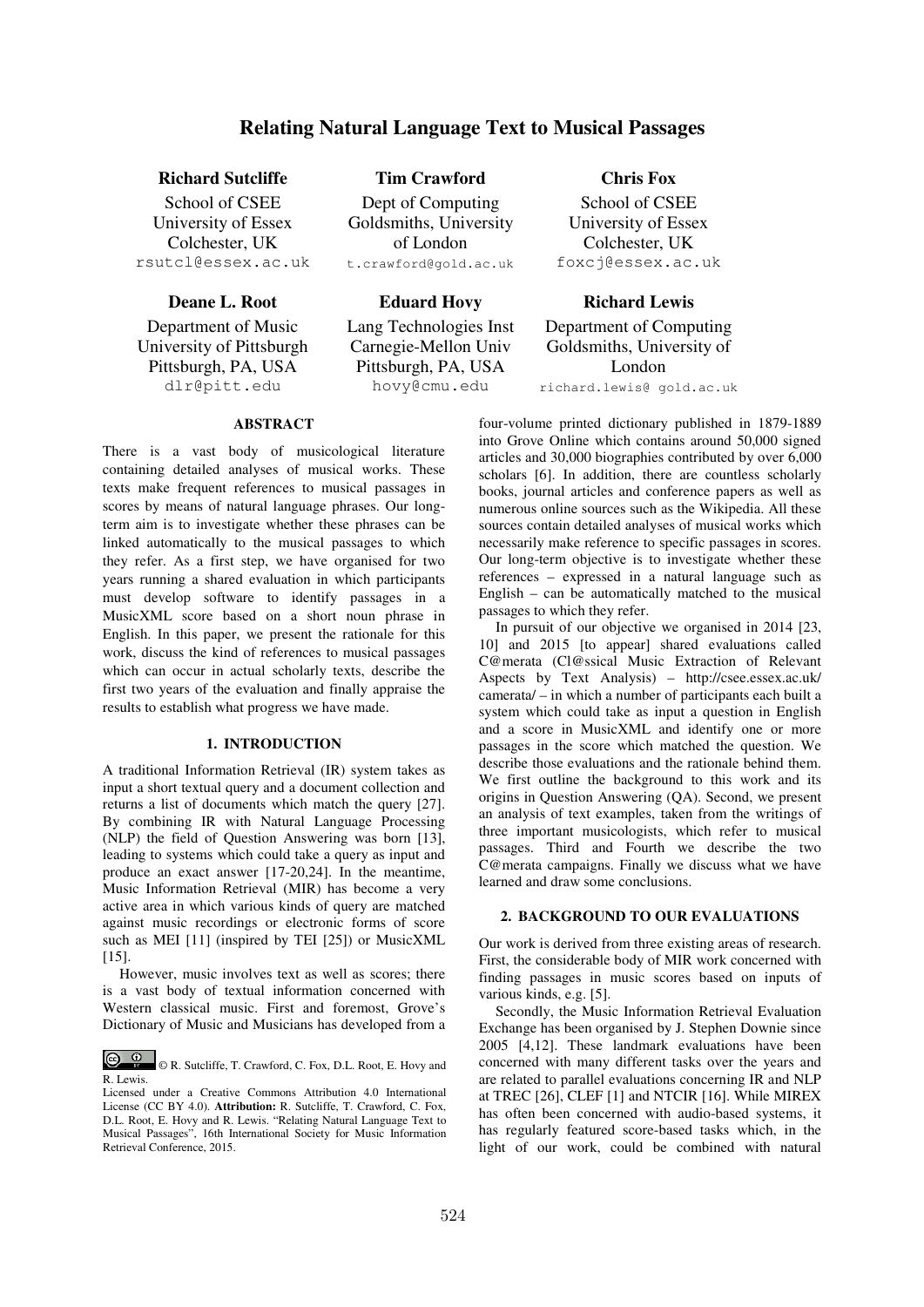language input.

Thirdly, there have been QA tracks at CLEF, starting in 2003 [20]. However, these were not concerned with music until 2011. In that year, the Question Answering for Machine Reading (QA4MRE) task featured difficult multiple-choice questions in four domains, one being Music and Society [18]. Four documents in this domain were used, each taken from transcripts of talks delivered at the TED Conferences. In the 2012 task [19], the music texts used were drawn from Wikipedia, Project Gutenburg and the 1911 Encyclopedia Britannica. Finally, in 2013, the four documents were taken with permission from Grove Online [6]. This gave us the idea of combining text processing with core processing.

### **3. REFERENCES TO SCORES IN MUSIC TEXTS**

In this section, we motivate our work by providing a short description of the references to musical passages in three important text sources. The first is an analysis of the Beethoven Symphonies by Antony Hopkins (Chapter 2: *Symphony No. 1 in C Major Op. 21*) [7] (henceforth ah). The second is the study of Domenico Scarlatti by Ralph Kirkpatrick (Chapter 10: *Scarlatti's Harmony*, Section *Cadential vs. Diatonic Movement of Harmony*) [9] (henceforth rk). The third is the entry for Anton Bruckner by Deryck Cooke (*Section 7. Music*) [2] from the New Grove Dictionary of Music and Musicians [21] (henceforth dc).

We extracted phrases from the above works by hand − 261 in all − and organised them into 14 categories: notes, intervals, scales, melodies, rhythms, tempi, dynamics, keys, harmony, counterpoint, texture & instrumentation, bar numbers, passages & sections and structures & sequences. Furthermore, they are classed as Specific or Vague. Examples of each category can be seen in Table 1, with two Specific and two Vague for each phrase type. The source is indicated in square brackets: [ah26] means ah (i.e. Hopkins) p26; [dc364lh] means dc (i.e. Cooke) p364 in Grove, left hand column.

It is important to note that the categories in Table 1 are for illustration only and are neither exhaustive nor mutually exclusive. The examples are given purely to illustrate the kinds of references to musical passages which one might find in a musicological text. Moreover, the binary categorisation into Specific and Vague is also purely for illustration purposes as specificity lies on a scale. We now draw some conclusions from this table.

The first point to note is that the references vary in specificity; some are clear and unambiguous (C#-D rising semitone, D major, eight-part choir, bars 189-198); others are much more difficult to pin down (alien F#, disturbing syncopations, anguished D minor chromaticism, varied alternation of two long-drawn themes). Secondly, however, all the phrases are meaningful – an expert familar with the works concerned is likely to be able to identify the points mentioned in the score with a fair accuracy (high Precision even if not necessarily high Recall). This suggests that they are interesting and worthwhile to study.

Thirdly, some categories of phrase lend themselves to

| Category                          | S/<br>V | <b>Examples</b>                                                                              |  |  |  |  |
|-----------------------------------|---------|----------------------------------------------------------------------------------------------|--|--|--|--|
|                                   |         | S [ah26] giant unison G from the entire orchestra                                            |  |  |  |  |
|                                   |         | [rk220] based on nothing else but A, D, E, and A                                             |  |  |  |  |
| <b>Notes</b>                      |         | $V$ [ah12] alien F# in the ascending scale                                                   |  |  |  |  |
|                                   |         | [dc364lh] pedal point                                                                        |  |  |  |  |
|                                   | S       | [ah24] C#-D rising semitone                                                                  |  |  |  |  |
|                                   |         | [dc363lh] an ascending diminished fifth                                                      |  |  |  |  |
| <b>Intervals</b><br><b>Scales</b> |         | V [ah19] fragment of five rising crotchets                                                   |  |  |  |  |
|                                   |         | [dc364lh] themes based on falling octaves                                                    |  |  |  |  |
|                                   | S       | [dc363lh] parts entering successively on the degrees of                                      |  |  |  |  |
|                                   |         | the ascending scale of D major                                                               |  |  |  |  |
|                                   |         | [dc363rh] old church modes  Phrygian and Lydian                                              |  |  |  |  |
|                                   |         | $V$ [ah28] the initial scale                                                                 |  |  |  |  |
|                                   |         | [ah29] little scales dart to and fro                                                         |  |  |  |  |
|                                   | S       | [ah13] semiquaver descent in bar 18                                                          |  |  |  |  |
|                                   |         | [ah19] fragment of five rising crotchets                                                     |  |  |  |  |
| <b>Melodies</b>                   |         | V [ah19] Second Subject appearing in the tonic key                                           |  |  |  |  |
|                                   |         | [dc363rh] the chorale themes in the symphonies                                               |  |  |  |  |
|                                   | S       | [ah15] quaver pattern                                                                        |  |  |  |  |
|                                   |         | [ah25] repeated crotchet chords                                                              |  |  |  |  |
| <b>Rhythms</b>                    |         | V [ah18] disturbing syncopations                                                             |  |  |  |  |
|                                   |         | [dc364lh] hammering ostinatos                                                                |  |  |  |  |
|                                   | S       | [ah11] slow tempo                                                                            |  |  |  |  |
|                                   |         | [dc366lh] slow movements                                                                     |  |  |  |  |
| Tempi                             |         | V [ah28] rustic oom-pah bass                                                                 |  |  |  |  |
|                                   |         | [dc364rh] intense and long-drawn string cantabile                                            |  |  |  |  |
|                                   | S       | [ah26] violins in bar 126 come in FF                                                         |  |  |  |  |
| Dynam-                            |         | [ah29] sudden fortissimo outburst                                                            |  |  |  |  |
| ics                               |         | $V$ [ah29] sudden roaring                                                                    |  |  |  |  |
|                                   |         | [dc364lh] murmering tremolando                                                               |  |  |  |  |
|                                   |         | $S$ [ah10] D major                                                                           |  |  |  |  |
|                                   |         | [dc366lh] in Bb minor                                                                        |  |  |  |  |
| <b>Keys</b>                       |         | V [rk221] modulatory excursion of the second half                                            |  |  |  |  |
|                                   |         | [dc363rh] unusual key changes                                                                |  |  |  |  |
|                                   | S       | [rk221] major dominant                                                                       |  |  |  |  |
| <b>Harmony</b>                    |         | [dc364lh] tonic triad of E major                                                             |  |  |  |  |
|                                   |         | $V$ [rk220] departure from three-chord harmony                                               |  |  |  |  |
|                                   |         | [dc363lh] anguished D minor chromaticism                                                     |  |  |  |  |
|                                   | S       | [ah23] cellos provide a delicate countertune                                                 |  |  |  |  |
| Counter-                          |         | [dc363lh] parts entering successively on the degrees of                                      |  |  |  |  |
| point                             |         | the ascending scale of D major                                                               |  |  |  |  |
|                                   |         | V [rk220] dominated by diatonic movement of parts                                            |  |  |  |  |
|                                   |         | [dc363lh] bold polyphonic imitation of a single point                                        |  |  |  |  |
|                                   | S       | [dc363lh] eight-part choir                                                                   |  |  |  |  |
| Texture,                          |         | [dc363rh] a piece of unison plainsong                                                        |  |  |  |  |
| Instru-                           | V       | [ah29] decked with garlands of scales from flutes,                                           |  |  |  |  |
| menation                          |         | clarinets and bassoons                                                                       |  |  |  |  |
|                                   |         | [dc364rh] a faint background sound, emerging almost                                          |  |  |  |  |
|                                   |         | imperceptibly out of silence                                                                 |  |  |  |  |
|                                   | S       | [ah15] bars 189-198                                                                          |  |  |  |  |
| Bar                               |         | [rk220] measure thirteen to measure fifteen                                                  |  |  |  |  |
| <b>Numbers</b>                    |         | $V$ [ah24] sixteen or at most thirty-two bars long                                           |  |  |  |  |
|                                   |         | [dc365rh] over periods of 16, 32 or even 64 bars<br>[dc363rh] whose slow movement and finale |  |  |  |  |
|                                   | S       |                                                                                              |  |  |  |  |
| Passages,<br><b>Sections</b>      |         | [dc364rh] far-ranging first movement                                                         |  |  |  |  |
|                                   | V       | [rk220] series of small sequential passages<br>[dc362rh] a passage from the Gloria           |  |  |  |  |
|                                   |         | [ah18] First Subject                                                                         |  |  |  |  |
|                                   | S       | [rk221] Phrygian cadence                                                                     |  |  |  |  |
| Structures,<br><b>Sequences</b>   | V       | exposition (nearly always<br>[dc $365$ rh]<br>built                                          |  |  |  |  |
|                                   |         | three<br>on<br>subject groups rather than two)                                               |  |  |  |  |
|                                   |         | [dc366rh] varied alternation of two long-drawn themes                                        |  |  |  |  |
|                                   |         |                                                                                              |  |  |  |  |

**Table 1.** Fourteen types of referring expressions, categorised into Specific (S) and Vague (V).

rather simple and clear expression. Examples include Notes (G), Intervals (ascending diminished fifth), Scales (D major), Rhythms (repeated crotchet chords), Dynamics (FF), Keys (Bb minor) and bar numbers (measure thirteen). If we set ourselves the task of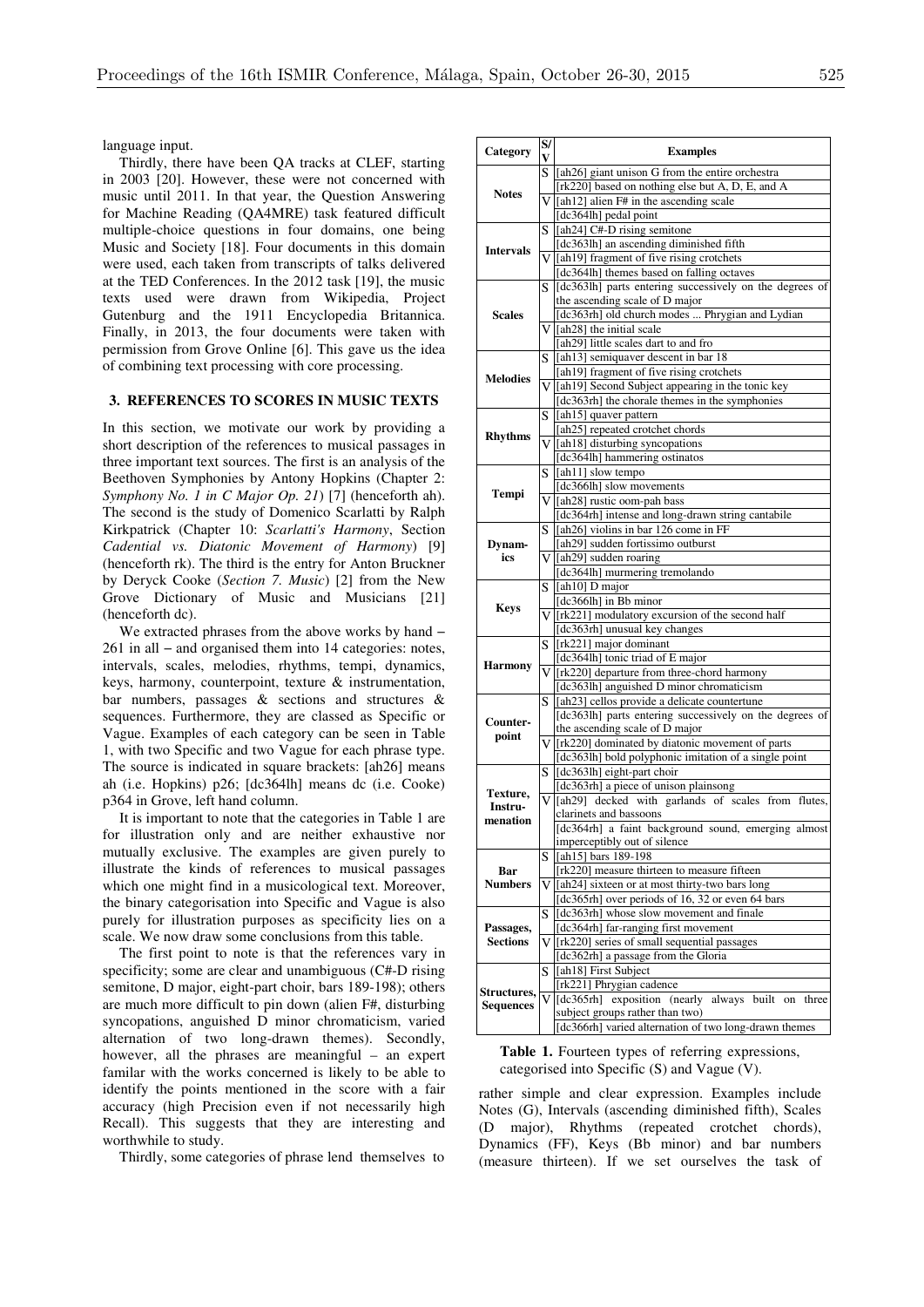searching for such passages in a score, we are likely to be quite successful.

Fourthly, some categories of phrase tend conversely to be complex and often imprecise as well. Examples include Texture & Instrumentation (a faint background sound, emerging almost imperceptibly out of silence), Passages & Sections (a passage from the Gloria) and Structures & Sequences (exposition (nearly always built on three subject groups rather than two)). Western classical music excels in structure and in harmony, so treatment of these topics tends to be particularly interesting and important. The richness and ambiguity of language are its strengths in this context as a great deal can be suggested in relatively few words. Moreover, to the expert, the references remain quite clear, though a considerable amount of knowledge and background information is being brought to bear.

Fifthly, it is interesting to observe that many of the examples in Table 1 are noun phrases; this construct can express very complicated and detailed concepts in a musicological text.

Sixthly and finally, phrases in natural language can never be replaced by expressions in a pattern language (such as regular expressions applied over text strings). Such expressions are by their nature unambiguous and in practical contexts they are usually concise. Therefore, the study of natural language in musicology is not made unnecessary by the existence of such languages. On the other hand, such expression languages are extremely useful and worthwhile [28]; one possible application of them here is to map a natural language phrase onto a pattern (possibly extremely complex) in such an expression language in order to initiate a search.

In the next section we will describe our evaluations.

### **4. THE 2014 C@MERATA TASK**

#### **4.1 Input Provided**

In a QA evaluation such as ResPubliQA [17], the input is normally a short question such as 'Who is President of the United States' and the output is an exact answer such as 'Barack H. Obama'. As we have discussed earlier, many of the real examples in Table 1 are in fact noun phrases. So it seemed reasonable to use a noun phrase as the input for an initial evaluation, rather than a complete question. The top of Table 2 shows the question types which were adopted. For all the types mentioned below, there are several examples in the right hand column.

As we observed above, entries in the Notes category of Table 1 are some of the simplest and clearest. As this was a new task, it was decided to include three simple query types in the evaluation which correspond broadly to Note: simple\_pitch, simple\_length and pitch\_and\_length.

Perf\_spec queries combine a note with some performance indication. Stave\_spec queries restrict the answer to a particular stave in the score which may be specified in various ways, including the instrument concerned, the hand being used (for keyboard music) or the clef on which the music appears. Similarly, word\_spec queries link a note to the word which is sung on it in one of the parts.

| <b>Question Types for 2014 Task</b>     |                |                                                                                           |  |  |  |  |  |  |  |
|-----------------------------------------|----------------|-------------------------------------------------------------------------------------------|--|--|--|--|--|--|--|
| Type                                    | No             | <b>Examples</b>                                                                           |  |  |  |  |  |  |  |
| simple_pitch                            | 30             | G5, E, A natural, C flat, F#4, F2 sharp<br>dotted quarter note, quarter note rest,        |  |  |  |  |  |  |  |
| simple_length                           | 30             | semiquaver rest, whole note, semibreve                                                    |  |  |  |  |  |  |  |
| pitch_and_length                        | 30             | D# crotchet, half note C, quarter note B5,                                                |  |  |  |  |  |  |  |
|                                         |                | semiquaver G#, half note Db, quaver F#                                                    |  |  |  |  |  |  |  |
| perf_spec                               | 10             | D sharp trill, fermata A natural, staccato<br>B flat, marcato D flat, F trill, down bow E |  |  |  |  |  |  |  |
|                                         |                | D4 in the right hand, half note D in the                                                  |  |  |  |  |  |  |  |
| stave_spec                              | 20             | viola, treble clef A sharp, F3 sharp in the                                               |  |  |  |  |  |  |  |
|                                         |                | "alt", quarter note F in the Alto                                                         |  |  |  |  |  |  |  |
| word_spec                               | 5              | word "Se" on an A flat, minim on the<br>word "Der", minim B on the word "im",             |  |  |  |  |  |  |  |
|                                         |                | G on the word "praise"                                                                    |  |  |  |  |  |  |  |
|                                         |                | crotchet followed by semibreve,<br>D                                                      |  |  |  |  |  |  |  |
|                                         |                | followed by G, quarter note G followed<br>by eighth note G, dotted quaver E               |  |  |  |  |  |  |  |
| followed_by                             | 30             | followed by semiquaver F sharp, crotchet                                                  |  |  |  |  |  |  |  |
|                                         |                | rest followed by crotchet, dotted quarter                                                 |  |  |  |  |  |  |  |
|                                         |                | note followed by A4                                                                       |  |  |  |  |  |  |  |
|                                         | 19             | melodic octave.<br>rising<br>major<br>sixth,<br>melodic descending fifth, falling major   |  |  |  |  |  |  |  |
| melodic_interval                        |                | third, melodic rising minor third, octave                                                 |  |  |  |  |  |  |  |
|                                         |                | leap, falling tone, melodic fourth                                                        |  |  |  |  |  |  |  |
|                                         |                | harmonic major sixth, harmonic second,                                                    |  |  |  |  |  |  |  |
| harmonic_interval                       | 11             | nineteenth.<br>seventh, harmonic<br>fifth.<br>harmonic octave, major seventeenth          |  |  |  |  |  |  |  |
| cadence_spec                            | 5              | perfect cadence                                                                           |  |  |  |  |  |  |  |
|                                         | 5              | tonic triad, Ib triad, triad in first inversion,                                          |  |  |  |  |  |  |  |
| triad_spec                              |                | Ia triad                                                                                  |  |  |  |  |  |  |  |
| texture_spec                            | 5              | polyphony, melody with accompaniment,<br>monophony, homophony                             |  |  |  |  |  |  |  |
| All                                     | 200            |                                                                                           |  |  |  |  |  |  |  |
|                                         |                | <b>Question Types for 2015 Task</b>                                                       |  |  |  |  |  |  |  |
|                                         |                |                                                                                           |  |  |  |  |  |  |  |
| Type                                    | N <sub>0</sub> | <b>Examples</b>                                                                           |  |  |  |  |  |  |  |
| melod                                   | 40             | D4 minim, eighth note in measure 9                                                        |  |  |  |  |  |  |  |
| 1_melod qualified                       |                | trill on a quaver A; $G#$ in the Cello part in                                            |  |  |  |  |  |  |  |
| by perf, instr, clef,                   | 40             | measures 29-39; sixteenth note C# in the<br>left hand; half note E3 in 2/2; sixteenth     |  |  |  |  |  |  |  |
| time, key                               |                | note G in G minor in measures 1-5                                                         |  |  |  |  |  |  |  |
|                                         |                | F# E G F# A; Do Mi Do Sol Do Mi Sol Do                                                    |  |  |  |  |  |  |  |
| n_melod                                 | 20             | in bars 1-20; twenty semiquavers; five note                                               |  |  |  |  |  |  |  |
|                                         |                | melody in bars 1-10<br>two staccato quarter notes in the Violin 1;                        |  |  |  |  |  |  |  |
|                                         |                | crotchet, crotchet rest, crotchet rest,                                                   |  |  |  |  |  |  |  |
| n_melod qualified                       |                | crotchet, crotchet rest, crotchet, crotchet,                                              |  |  |  |  |  |  |  |
| by perf, instr, clef,<br>time, key      | 20             | crotchet, crotchet, crotchet in the Timpani;<br>melodic octave leap in the bass clef in   |  |  |  |  |  |  |  |
|                                         |                | measures 70-80; G4 B4 E5 in $3/4$ ; rising G                                              |  |  |  |  |  |  |  |
|                                         |                | minor arpeggio                                                                            |  |  |  |  |  |  |  |
| 1_harm possibly                         |                | eighth note chord Bb, C, E; chord of D                                                    |  |  |  |  |  |  |  |
| qualified by perf,                      | 20             | minor in measures 109-110; harmonic<br>minor sixth in the Violas: dotted minim            |  |  |  |  |  |  |  |
| instr, clef, time, key                  |                | chord in the left hand                                                                    |  |  |  |  |  |  |  |
|                                         |                | monophonic passage; homophony in                                                          |  |  |  |  |  |  |  |
| texture                                 | 6              | measures 1-14; polyphony in measures 10-                                                  |  |  |  |  |  |  |  |
|                                         |                | 14; Alberti bass in measures 0-4<br>quavers F4 E4 in the oboe followed by                 |  |  |  |  |  |  |  |
|                                         |                | quavers E2 G#2 in the bass clef; quarter                                                  |  |  |  |  |  |  |  |
| follow possibly<br>qualified on either  |                | note minor third followed by eighth note                                                  |  |  |  |  |  |  |  |
| or both sides by                        | 40             | unison; C followed by mordent Bb; chord                                                   |  |  |  |  |  |  |  |
| perf, instr, clef,                      |                | C4 G4 C5 E5 then a quaver; three eighth<br>notes in the Violin I followed by twelve       |  |  |  |  |  |  |  |
| time, key                               |                | sixteenth notes in the Violin II in measures                                              |  |  |  |  |  |  |  |
|                                         |                | 87-92                                                                                     |  |  |  |  |  |  |  |
| synch possibly                          |                | four eighth notes against a half note;                                                    |  |  |  |  |  |  |  |
| qualified in either<br>or both parts by | 14             | crotchet D3 on the word "je" against a<br>minim D2; four staccato quavers in the          |  |  |  |  |  |  |  |
| perf, instr, clef,<br>time, key         |                | Violoncello against a minim chord Ab3 C4<br>F4 in the Harpsichord                         |  |  |  |  |  |  |  |

**Table 2.** Summary of question types in tasks.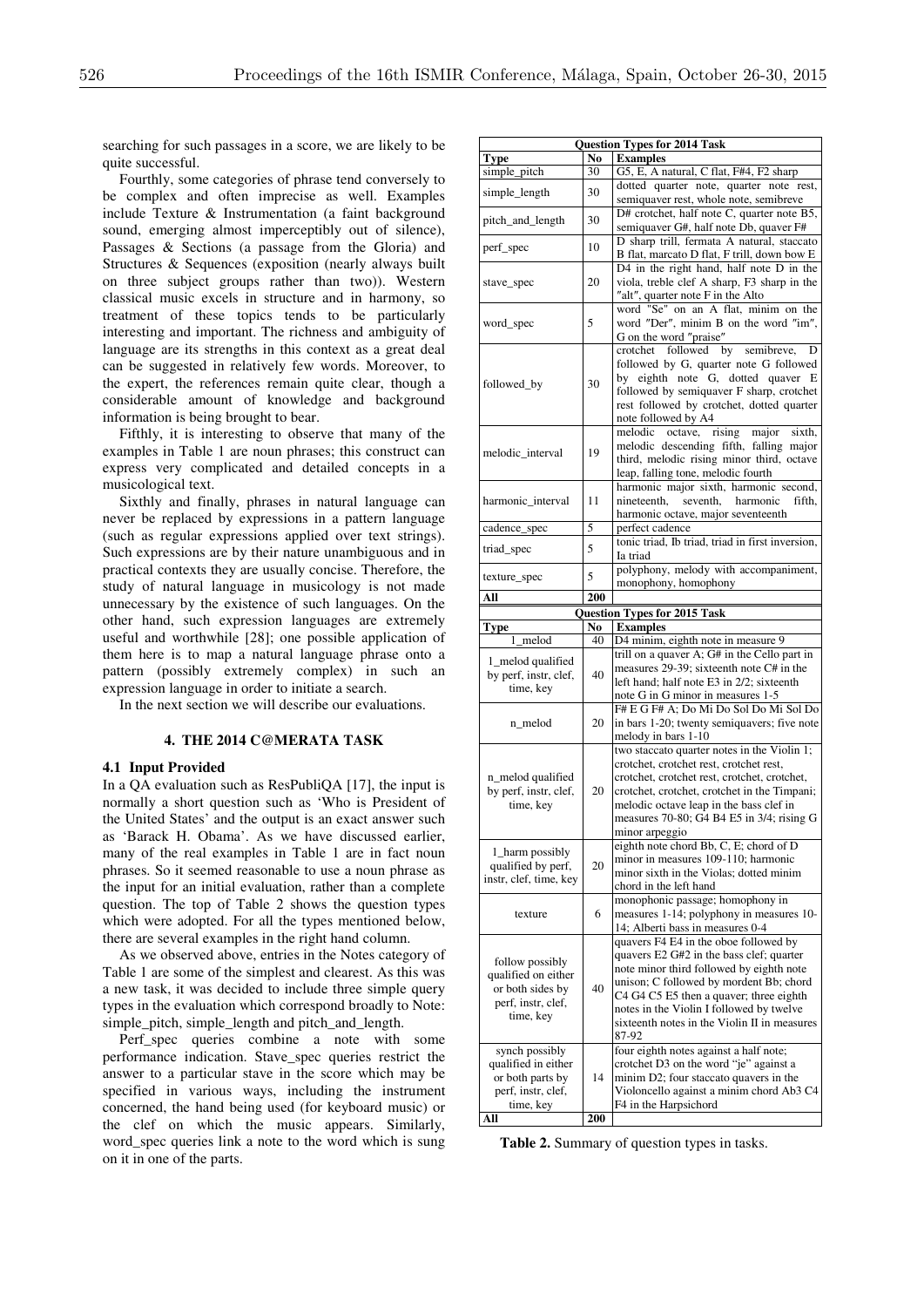

**Figure 1**. Extract from Scarlatti K466 with questions and answers from the 2014 task.

So far, all the query types are simple notes in isolation. Queries of type followed\_by specify two adjacent notes.

As Table 1 showed, intervals are discussed in real texts, so we wished to include some queries of this type. We divided them into two kinds, melodic and harmonic. melodic interval specifies two adjacent notes on the same stave which are a specified distance apart. Conversely, a harmonic\_interval specifies two simultaneous notes. Unlike melodic intervals, harmonic intervals were permitted to occur across staves because they are integral to the concept of harmony which is often created by instruments or voices in different parts. Intervals are considered harmonic by default, thus 'fifth' is assumed to be a harmonic fifth.

The last three question types were more experimental, though still being relatively straightforward and unambiguous in musical terms. cadence\_spec requires a cadence to be identified. A triad\_spec specifies triads in various forms of notation. Finally, texture\_spec states the required texture to be found. Referring back to Table 1, cadences touch upon Structures & Sequences and Triads are a fundamental element of Harmony.

There were 200 queries in a fixed distribution as shown in the middle column of Table 2. The four simplest query types (simple\_pitch, simple\_length, pitch\_and\_length, followed\_by) were the most numerous in the test set with 30 each. After this came stave\_spec and melodic interval with twenty each followed by perf\_spec and harmonic\_interval with ten each. (One melodic interval was changed for a harmonic\_interval at a late stage, so in fact there were nineteen of the former



#### **Figure 2**. Extract from Bach BWV1047 Andante with questions and answers from the 2015 task.

and eleven of the latter.) Finally, there were five each of word\_spec, cadence\_spec, triad\_spec and texture\_spec. Thus some more experimental types of query were represented in the task but played a relatively minor role.

In summary, most of the question types used in 2014 were straightforward and were derived from Notes, Intervals and (partly) Harmony, Texture & Instrumentation and Structures & Sequences. Other phrase types of Table 1 were not catered for.

#### **4.2 Output Required**

As we have seen, an input query was simply a short noun phrase. To make the evaluation as simple as possible, an answer was defined to be a subsection of a score, starting and ending at a particular place. The answer was not required to specify which stave (or staves) contained the answer.

Initially, we planned to measure beats in a bar in terms of the shortest note (hemidemisemiquaver, one sixteenth of a crotchet). However, this does not allow for triplets (where, say, a crotchet is divided into three) or any other sort of n-tuplet. So instead, we adopted the concept of *divisions* from MusicXML. The divisions value is the number of beats into which the crotchet is divided. A suitable value depends on what we wish to demarcate as an answer. So for simplicity, we specified for each query the divisions value to be used for the answers.

Based on these ideas we developed the concept of a *passage* which would contain, for both start and end, a time signature, a divisions value, and a bar and beat.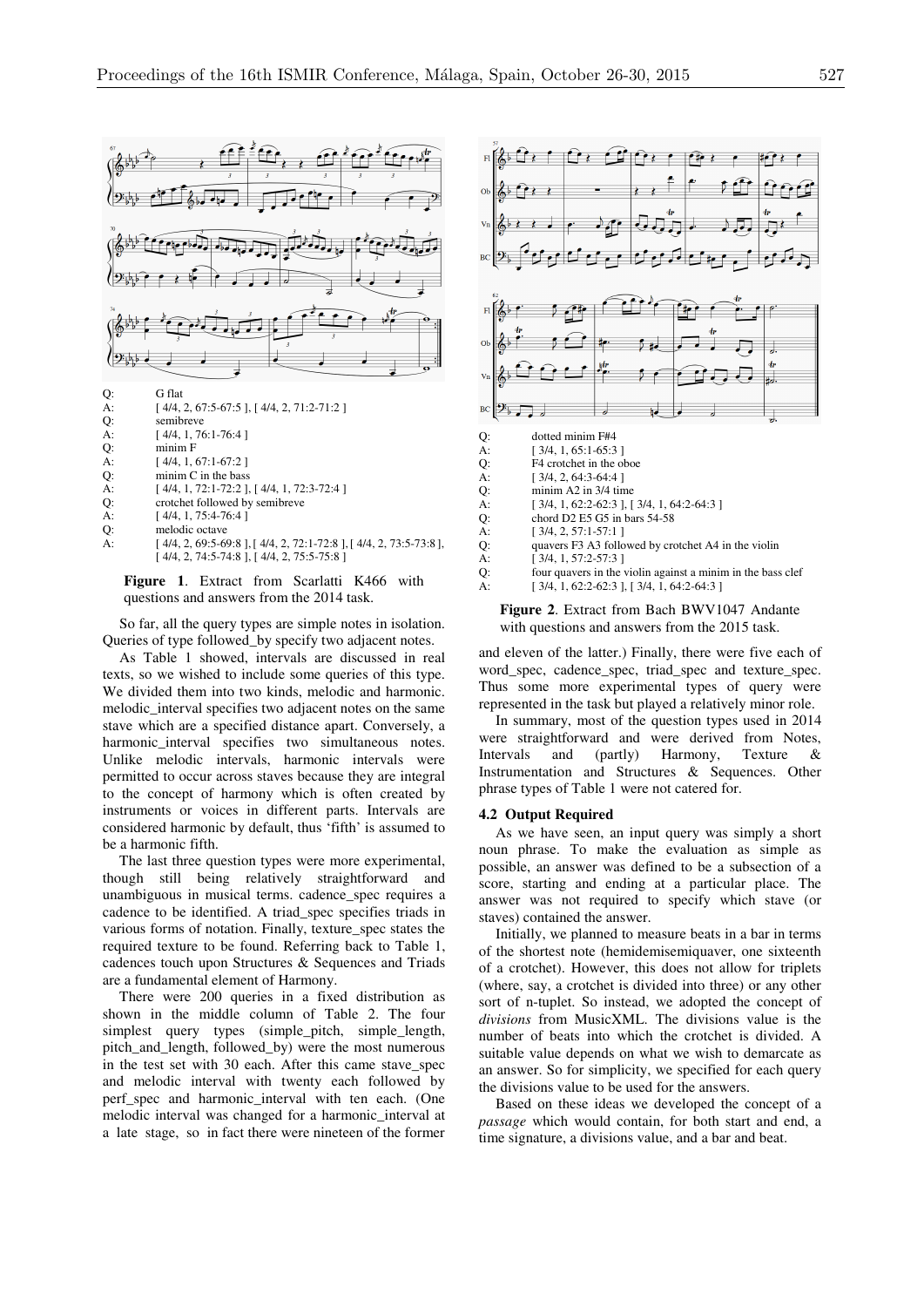The start bar and beat is where the passage is defined to commence. More precisely, the passage begins in the denoted bar immediately *before* the start beat, measured from the beginning of the bar in the unit of time denoted by the stated divisions value. Similarly, the passage is defined to end immediately *after* the end beat. We adopted this before-the-start and after-the-end after careful thought and discussion. The advantage of it is that it is intuitive: As can be seen in Figure 1, above, the first two crotchets in bar 67 are denoted 67:1-67:2 which can be understood at a glance.

We developed three equivalent ways of stating a passage: Ascii Long Form, Ascii Short Form and XML form. The Ascii forms are convenient for discussions in papers etc. while the XML form is useful as the input to, and output from programs.

Here is an example in short form: [4/4,1,1:1-2:4]. The time signature is 4/4 and divisions value is 1. The passage starts in bar 1 before the first crotchet (i.e. 1:1) and ends in bar two after the fourth crotchet (i.e. 2:4). We take bar numbers from the MusicXML score.

We use the XML format for specifying the test queries for participants as well as for the queries plus correct answers (often called the Gold Standard in QA).

In summary, our passage specifies two vertical lines drawn through the score and does not distinguish between the different staves. We thus assume that any answer can be exactly demarcated in this way. We will return to this point in the conclusions.

#### **4.3 Evaluation**

Precision, Recall and F-Measure are commonly used in IR and NLP [27]. We wished to determine all the correct answer passages by hand to produce a Gold Standard and then to compare the results returned by a system to that.

It is useful to have both strict and lenient measures in an evaluation. At the fourth TREC QA track onwards (starting in 2002) there were four judgements of each answer, Right, ineXact, Unsupported and Wrong [29]. In the TREC context a correct answer could be 'Bill Clinton' while an ineXact one could be 'Clinton' or perhaps 'Bill Clinto'. Unsupported answers were Right but not shown to be so from a document in the collection.

We decided that a passage returned which began at the right bar and beat within the bar and also ended at the right bar and beat within the bar was correct. On the other hand, an answer which started and ended at the right bar (but not necessarily the right beat in the bar) was still very useful and could be considered the equivalent of TREC's ineXact. If an expert is looking for a particular cadence, for example, and is told the bar numbers, they can usually see it at a glance. However, searching through hundreds of bars looking for the cadence is time consuming. The concept of Unsupported is not applicable to our task. The measures were thus defined as follows:

**Beat Precision** (BP) is the number of beat-correct passages returned by a system divided by the number of passages (correct or incorrect) returned.

**Beat Recall** (BR) is the number of beat-correct passages returned by a system divided by the total number of answer passages known to exist.

| 2014<br><b>Results</b> | BP    | <b>BR</b> | BF    | MP    | MR    | MF    |
|------------------------|-------|-----------|-------|-------|-------|-------|
| Maximum                | 0.713 | 0.904     | 0.797 | 0.764 | 0.967 | 0.854 |
| Minimum                | 0.113 | 0.150     | 0.185 | 0.155 | 0.154 | 0.226 |
| Average                | 0.420 | 0.654     | 0.483 | 0.460 | 0.734 | 0.534 |
|                        |       |           |       |       |       |       |
| 2015<br><b>Results</b> | BP    | <b>BR</b> | BF    | MP    | MR    | MF    |
| Maximum                | 0.817 | 0.739     | 0.620 | 0.817 | 0.809 | 0.656 |
| Minimum                | 0.061 | 0.175     | 0.108 | 0.073 | 0.175 | 0.129 |

**Table 3.** Results of the 2014 & 2015 tasks.

As is usual, **Beat F-Score** (BF) is the harmonic mean of BP and BR.

**Measure Precision** (MP) is the number of bar-correct passages returned by a system divided by the number of passages (correct or incorrect) returned.

**Measure Recall** (MR) is the number of bar-correct passages returned by a system divided by the total number of answer passages known to exist.

Finally, **Measure F-Score** (MF) is the harmonic mean of MP and MR.

#### **4.4 Scores**

After consideration of several notations including kern [8], MusicXML was chosen because it is widely used and is supported by music21 [3] and musescore [14].

Twenty MusicXML scores were used and ten questions were set on each, forming the question type distribution of Table 2. We incorporated both European (crotchet, bar etc) and American (quarter note, measure etc) terms into the task by setting American queries for ten of the twenty scores and English queries for the rest.

Scores for 2014 were chosen from the Renaissance and Baroque in order to avoid more heavily-scored works from the Classical period onwards. The composers chosen were Bach, Carissimi, Charpentier, Corelli, F. Cutting, Dowland, Lully, Monteverdi, Purcell, A. Scarlatti, D. Scarlatti, Tallis, Telemann, Vivaldi and S. L. Weiss. Scores were chosen on a predefined distribution: six on two staves, six on three staves, four on one stave and two each on four staves and five staves. There were works for solo cello, harpsichord and lute; one, three, four and five voices; soprano or cello and harpsichord; two violins and cello; two violins, viola and two cellos.

The scores were obtained from two sources. Most came from musescore.com. Two Bach chorales were used and both came from www.jsbchorales.net. We required scores to have a license 'to share' rather than just 'for personal use'. Moreover, we required scores to be well presented, transcribed in a scholarly manner and provided in valid MusicXML Version 2 or lower.

#### **4.5 Questions**

Each score was sent to one of the organisers who was asked to set questions according to the target distribution of Table 2. It was specified for each score whether the questions were to be in American or English. For each question, answers were to be provided in the Ascii short form for specifying passages. The organiser in question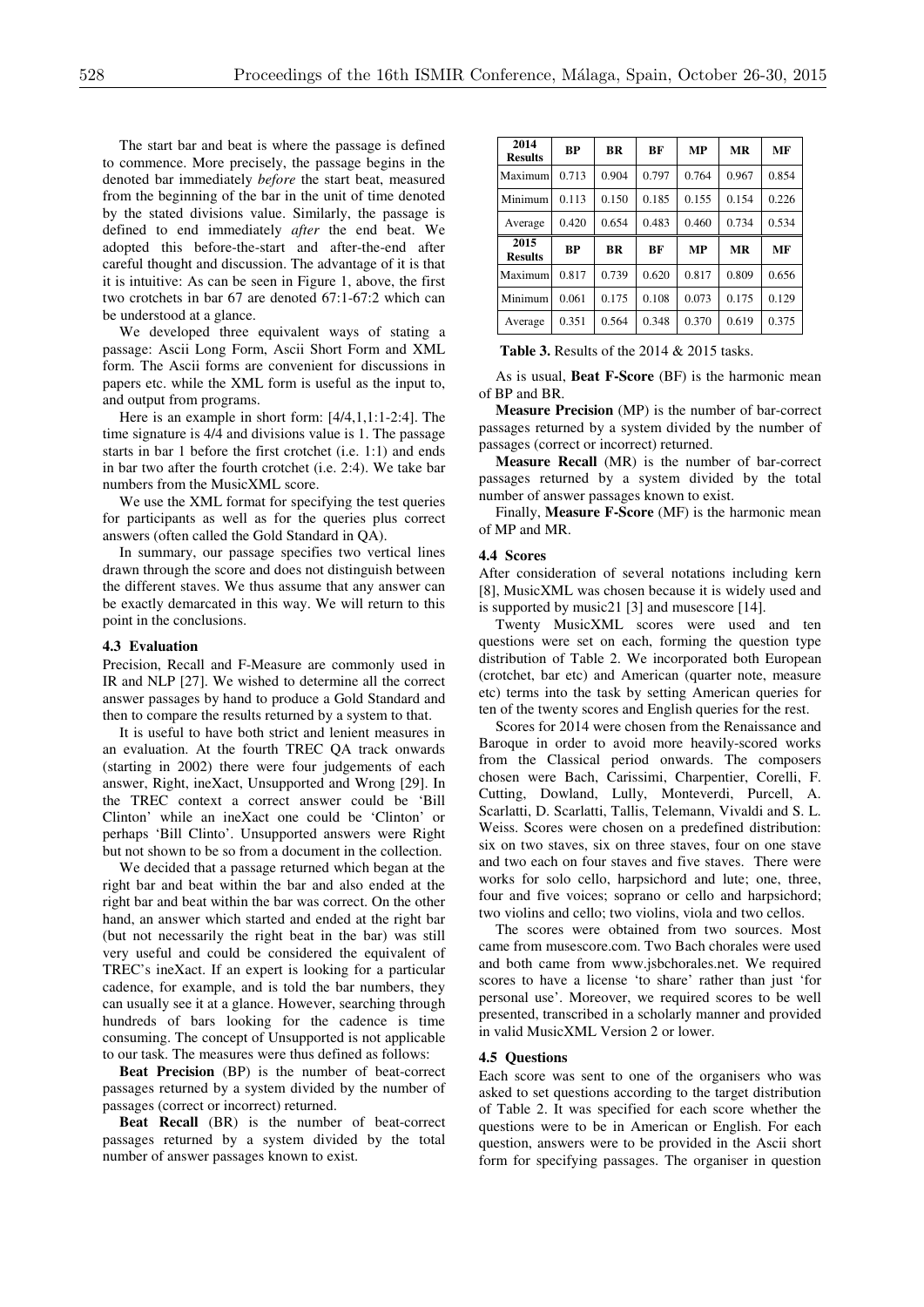was asked to find all answers for all the questions. The question data was returned in an Ascii format which incorporates the score filename, the questions, the answers in Short Ascii form and also any comments concerning the questions or answers.

On receipt of the files, the questions and answers were checked by a second expert who noted any changes or observations using comments in the Ascii file. The second expert also carried out an independent search for answer passages within the scores. When all changes were checked and validated, the complete set of twenty Ascii files was transformed automatically into XML format in order to form the Gold Standard for the task.

### **4.6 Participants, Runs and Results**

The task was announced in January 2014. Five participants registered; two were from Ireland and the other three came from Australia, England and India. Participants had one week to complete their runs starting from 16th June 2014.

Each participant was allowed to submit up to three runs. The overall results are shown in Table 3. The best BF (strict) score was 0.797 which was remarkably good.

Averages for BF and MF are 0.483 and 0.534 so systems scored better under lenient measures than under strict measures but the difference is not large − only 11%. Concerning the top run, the difference between MF=0.854 and BF=0.797 is only 7%. So if a system finds the correct bar, it tends to find the exact beat in the bar as well. Generally, the average figures suggest that participants had all made a very good attempt at building a system for this very complicated task.

#### **4.7 Approaches to the Task**

Concerning software, most participants opted to use Python and to adapt a baseline system using music21 [3] which we wrote and distributed [22]. Others used their own tools in Lisp or C.

Only basic NLP was used. Typically the query was scanned looking for terms (e.g. down bow) and converting them to concepts (down\_bow). Some systems adopted a QA approach and assigned the query to a predefine set of types, each with its method of solution. Others converted the concepts to a structured representation by parsing the concepts. The final stage was a search of the score. Some varied the representation of the score according to the query type (e.g. using music21 chordify for cadence questions). As all answers to a given query were defined to lie in exactly one of the scores, no one opted to use any inverted indexing of the music data.

#### **5. THE 2015 C@MERATA TASK**

#### **5.1 Changes from 2014**

This year's campaign has just concluded. The use of MusicXML scores, the XML formats for questions and answers, the passage concept and the evaluation measures remained the same in 2015. However, there was a wider range of score types from the Renaissance to the early Romantic periods, scores were more complicated – up to nineteen staves – and questions were differently organised and generally more difficult (see Table 2). For example, an n melod question can specify quite complicated melodies while the synch type can link two simultaneous features.

#### **5.2 Participants, Runs and Results**

The same five participated as in 2014. The maximum BF was 0.620 and the average BF was 0.348 (Table 3), both lower than last year. However, the task was considerably harder and the participants did very well.

#### **6. DISCUSSION AND CONCLUSIONS**

First, in both years, participants were able to build a working system and submit valid runs.

Second, all systems could make a good attempt at answering at least one of the question types.

Third, the best systems (see Table 3) achieved very good results and several others were not far behind.

Fourth, the technical basis of the task was shown to be sound and all the steps of the campaigns were fulfilled.

Fifth, the development of strict measures (BP, BR, BF) and lenient measures (MP, MR, MF) specifically for this task worked well.

Sixth, the ability to evaluate runs automatically showed the practicality and scalability of the evaluation.

There were also some shortcomings; first, our passage concept does not distinguish between staves. Suppose a minim F starts in the first beat of bar 1 in the treble clef and in the second beat of bar 1 in the bass clef (of a keyboard work). The two answer passages thus overlap which is anomalous. On the other hand, consider a texture such as homophony where some instruments have rests for some or all of the passage − are those instruments part of the passage or not?

Second, not all passages of interest in a score can be demarcated exactly. For example, a polyphonic passage may commence in a madrigal when a homophonic section is still drawing to a close. If we say 'most' parts must be participating in polyphony is that the start of it, or must 'all' participate? Also, what about the start and end of a triad? Sometimes the bass note is only established after the other notes.

Third, some 'passages' may turn out to have no length. Consider the perfect cadence. The V chord can be set up in many different ways such that it can be hard to say where exactly that chord starts. Then, the onset of the I chord can be equally ambiguous: there may be a trill on the V; or the I in the treble may be set up either before or after the bass moves to I. For the future, we would consider defining a perfect cadence as a point in a score, not a passage; the instant the bass moves from V to I.

Finally, consider again Table 1 (real phrases) against Table 2 (actual phrases used in 2014 and 2015). There is a considerable difference in complexity and subtlety. Many of our queries were simple notes which present few problems for either NLP or MIR. Future campaigns can include more complex query types which delve further into the subtleties of musical language while still being practical for use in MIR.